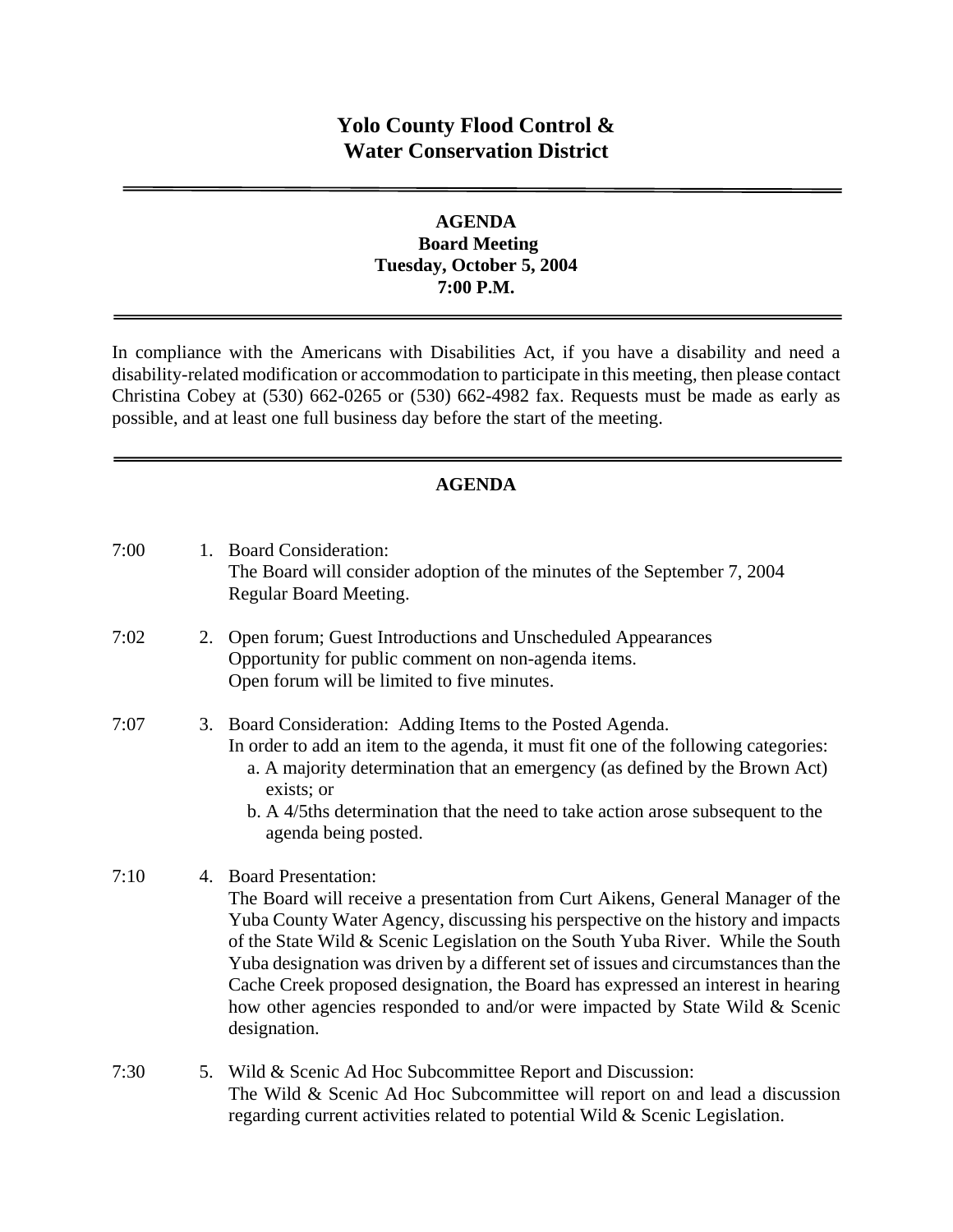| 7:50 | 6. Review of the Capay Hills Golf Club Draft Environmental Impact Report:<br>The Board will hear a report from the District Engineer on his review and draft<br>comments on the Capay Hills Golf Club DEIR.                                                                                                                                                                     |
|------|---------------------------------------------------------------------------------------------------------------------------------------------------------------------------------------------------------------------------------------------------------------------------------------------------------------------------------------------------------------------------------|
| 8:10 | 7. Finance Committee Report and Recommendations:<br>The Finance Committee will report on, and make recommendations for Board<br>consideration on the following;<br>The District's continued participation in the Clear Lake Hydrilla Eradication<br>a.<br>Program with the California Department of Food & Agriculture, and<br>b. Annual review of District's Investment Policy |
| 8:20 | 8. Indian Valley Reservoir Facilities Update:<br>The Board will be updated on the following activities related to the Indian Valley<br>Reservoir facilities;<br>a. FERC Part 12 Safety Inspection<br>b. Campground Restroom Project                                                                                                                                             |
| 8:35 | 9. Off-Season Maintenance and Construction Program Report:<br>The Board will hear a staff report on maintenance and construction activities<br>planned for the coming off-season.                                                                                                                                                                                               |
| 9:00 | 10. Directors' Reports:<br>Each member of the Board will have the opportunity to report on meetings and<br>conferences attended during the prior month on behalf of the District.                                                                                                                                                                                               |
| 9:10 | 11. General Manager's Report:<br>The Board will receive a report from the General Manager regarding current<br>general activities and projects of the District.                                                                                                                                                                                                                 |
| 9:20 | 12. Operations and Maintenance Report:<br>The Board will receive a status report on the previous month's operation and<br>maintenance activities.                                                                                                                                                                                                                               |
| 9:30 | 13 General Discussion:<br>Opportunity for Board members to ask questions for clarification, provide<br>information to staff, request staff to report back on a matter, or direct staff to<br>place a matter on a subsequent agenda.                                                                                                                                             |
| 9:35 | 14. Board Consideration:<br>The Board will consider the approval and the payments of bills.                                                                                                                                                                                                                                                                                     |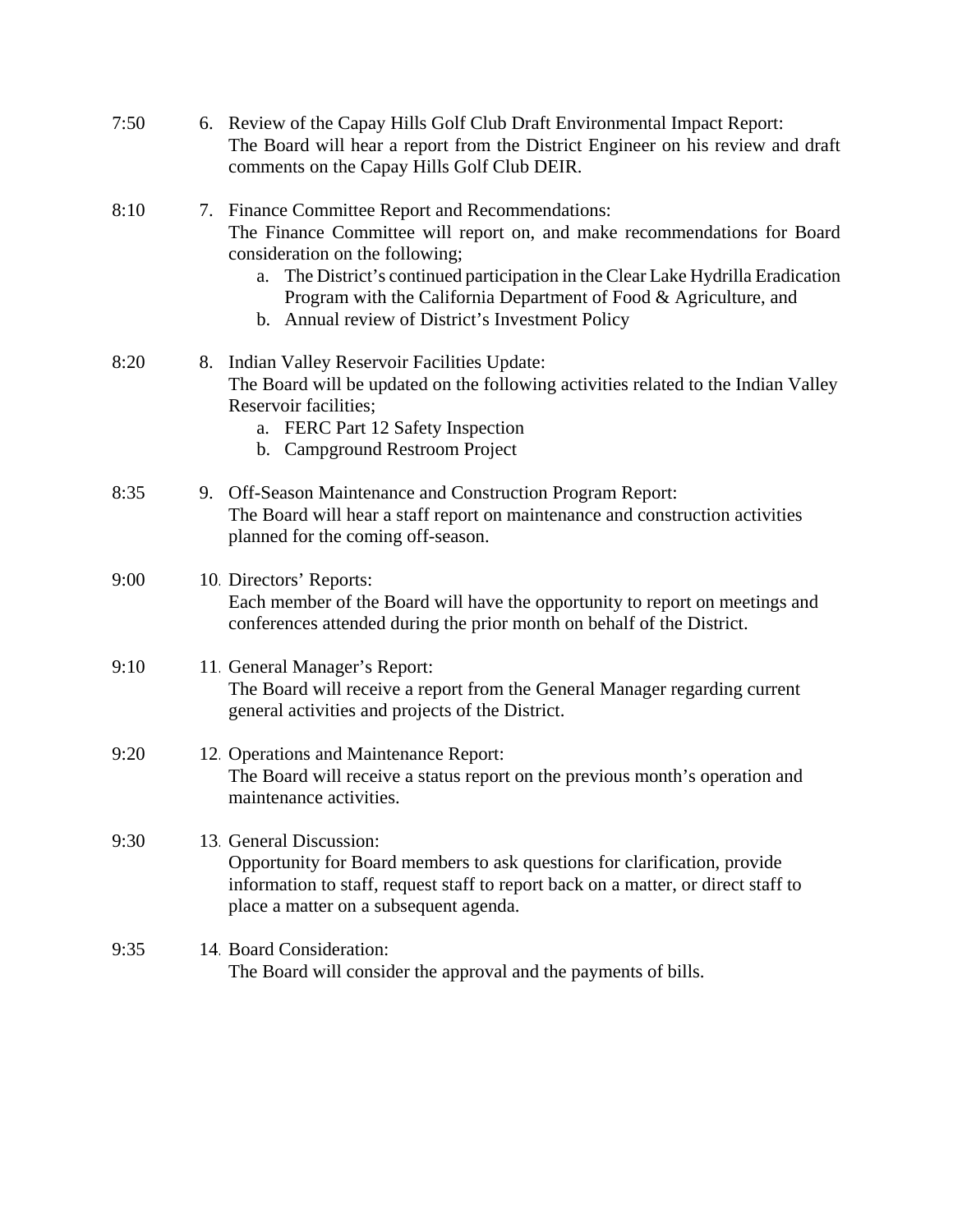#### 9:40 15. Closed Session: The Board will confer with legal Counsel under:

 Brown Act Section 54956.9(b) significant exposure to litigation involving two potential cases.

#### 10:00 16. Adjourn

The public may address the Board concerning an agenda item either before or during the Board's consideration of that agenda item. Public comment on items within the Board's jurisdiction is welcome, subject to reasonable time limits for each speaker. Upon request, agenda items may be moved up to accommodate those in attendance wishing to address that item. Times listed for consideration of agenda items are approximate only. The Board may consider any agenda item at any time during the Board meeting.

I declare that the foregoing agenda was posted at the office of the Yolo County Flood Control and Water Conservation District, 34274 State Highway 16, Woodland, CA on October 1, 2004.

By: \_\_\_\_\_\_\_\_\_\_\_\_\_\_\_\_\_\_\_\_\_\_\_\_\_\_\_\_\_\_\_\_\_\_\_\_\_

Christina Cobey, Administrative Assistant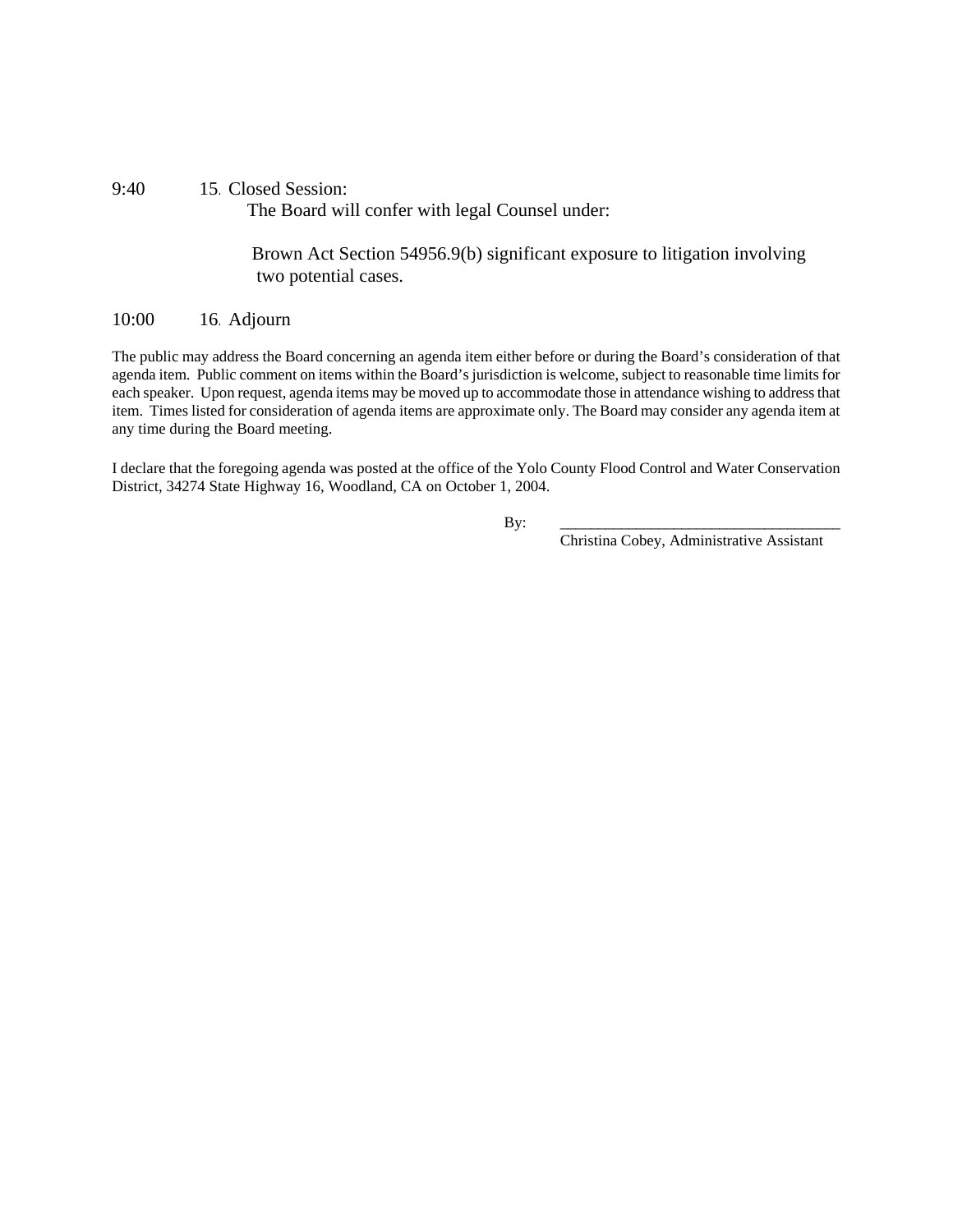DRAFT REGULAR BOARD MEETING MINUTES October 5, 2004

The regular October meeting of the Board of Directors of the Yolo County Flood Control and Water Conservation District was held at 7:00 p.m. on October 5, 2004 at its regular place of business, 34274 State Highway 16, Woodland, California. Chairman Vink convened the meeting with Directors Brice, Eoff, and Rominger present. Director Scheuring arrived subsequently. Also in attendance were:

District Staff and Consultants Tim O'Halloran, General Manager Christy Barton, Assistant General Manager Mike Horgan, Engineer Anthony Lopez, Facilities Supervisor Paul Bartkiewicz, Legal Counsel Francis Borcalli, Engineering Consultant Gary Sandy, Gary Sandy Communications

#### **Members of the Public**

Lynnel Pollock, Yolo County Supervisor Don Rominger, Retired District Director Bob Schneider, Cache Creek Wild Eric Paulson, Yolo County Farm Bureau Linda Fiack, Yolo County Planning & Public Works Dept. Jan Lowrey, Cache Creek Conservancy Blake Harlan, District Water User Dirk Brazil, Assemblywoman Wolk Denise Sagara, Yolo County Farm Bureau Duane Chamberlain, District Water User Curt Aikens, Yuba County Water Agency

#### **MINUTES**

**M/S/C** approved the minutes of the September 7, 2004 Regular Board meeting as mailed.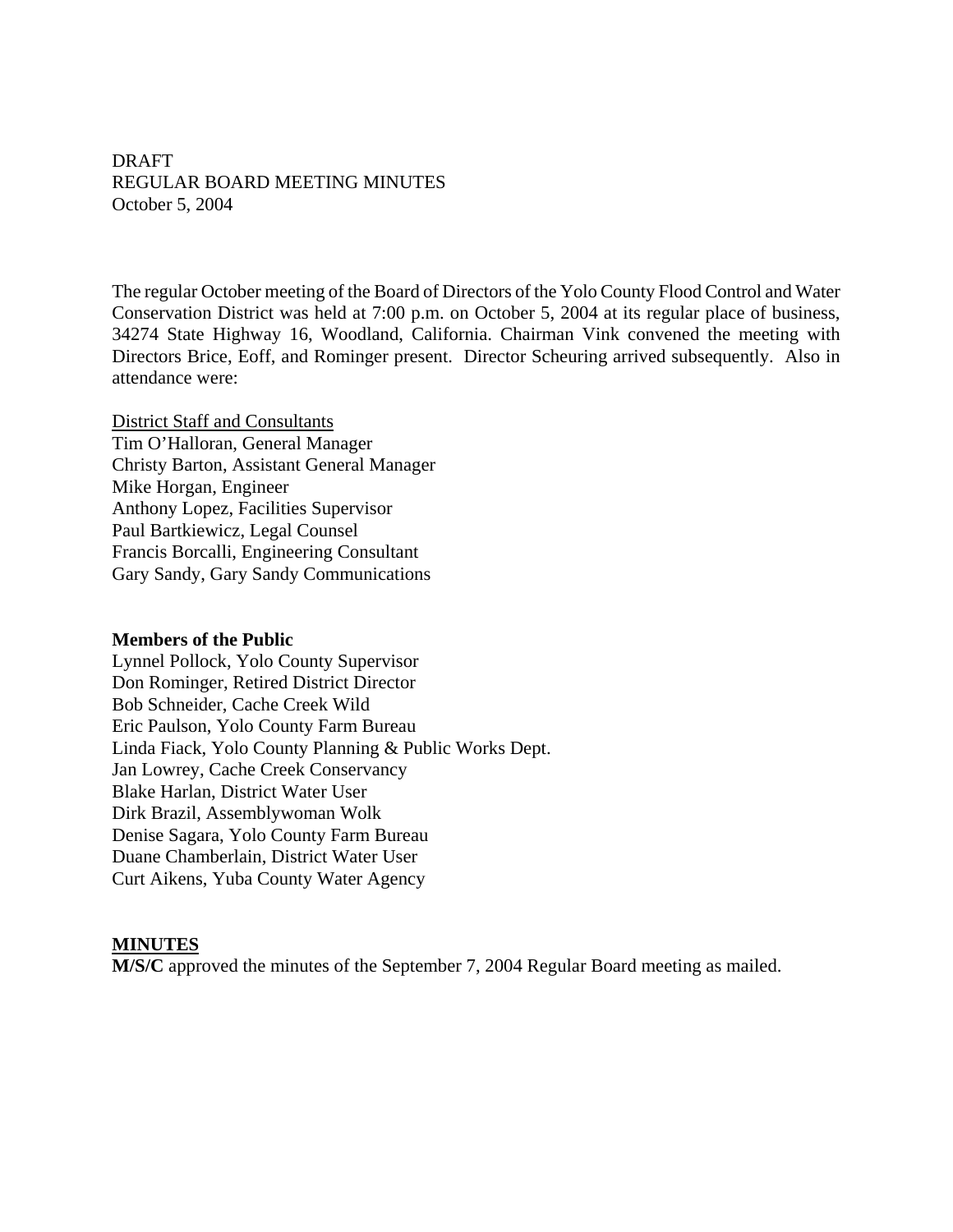#### **OPEN FORUM**

Supervisor Pollock advised that Yolo County has accepted the donation of the Rodgers Recharge Pond from Teichert Land Company. This donation is in accordance with the Cache Creek Area Plan and a 1996 mining permit.

Director Brice provided information on the upcoming Ducks for Bucks fund raiser for the Yolo Basin Foundation.

### **YUBA COUNTY WATER AGENCY PRESENTATION**

Mr. O'Halloran introduced Mr. Curt Aikens, General Manager of the Yuba County Water Agency ("YCWA") who provided a perspective on the history and impacts of the State Wild & Scenic LegislationLegislation on the South Yuba River. This presentation is a part of the District's Ad Hoc Committee's continuing informational series on Wild and Scenic LegislationLegislation. While the South Yuba designation was driven by a different set of issues and circumstances than the proposed Cache Creek designation, the Board had expressed an interest in hearing how other agencies responded to and/or were impacted by State Wild and Scenic designation.

Mr. Aikens provided the following information:

YCWA is a special district serving 300 thousand acre feet of wholesale water to seven irrigation districts. It has a 300 mega watt electrical generation capacity, has a FERC license and operates the 640 foot tall Bullards Bar Dam. It has a seven member governing board comprised of five county supervisors and two members elected at large and is headquartered in Marysville..

YCWA was faced with two main issues, too much flooding and too little groundwater recharge.

A 1997 flood at Marysville was devastating and lead YCWA to study a variety of flood control projects. This raised concern with the environmental community who pursued Wild and Scenic designation legislation on the South Yuba River. The district fought the Wild & Scenic legislationLegislation but was unsuccessful at the legislative level. Resolution of the completing competing interests was, however, attained after the State Governor Davis directed the parties to address the flood issues and \$90 million of Proposition 13 money was made available, including \$20 million for environmental restoration. The Proposition 13 money was critical to salvaging the flood control projects. The potential of unintended consequences of the legislation was a great concern to the district, lumber companies and irrigation districts. To the extent possible, flexibility for future needs was included in final Wild & Scenic legislationLegislation. Great Positive results were obtained in working with the environmental interests. YCWA board approval, however, was not unanimous.

Discussion by the bBoard and public followed. Mr. Aikens provided additional information. The 1999 Wild & Scenic legislationLegislation on the South Yuba River has a stated intent to preclude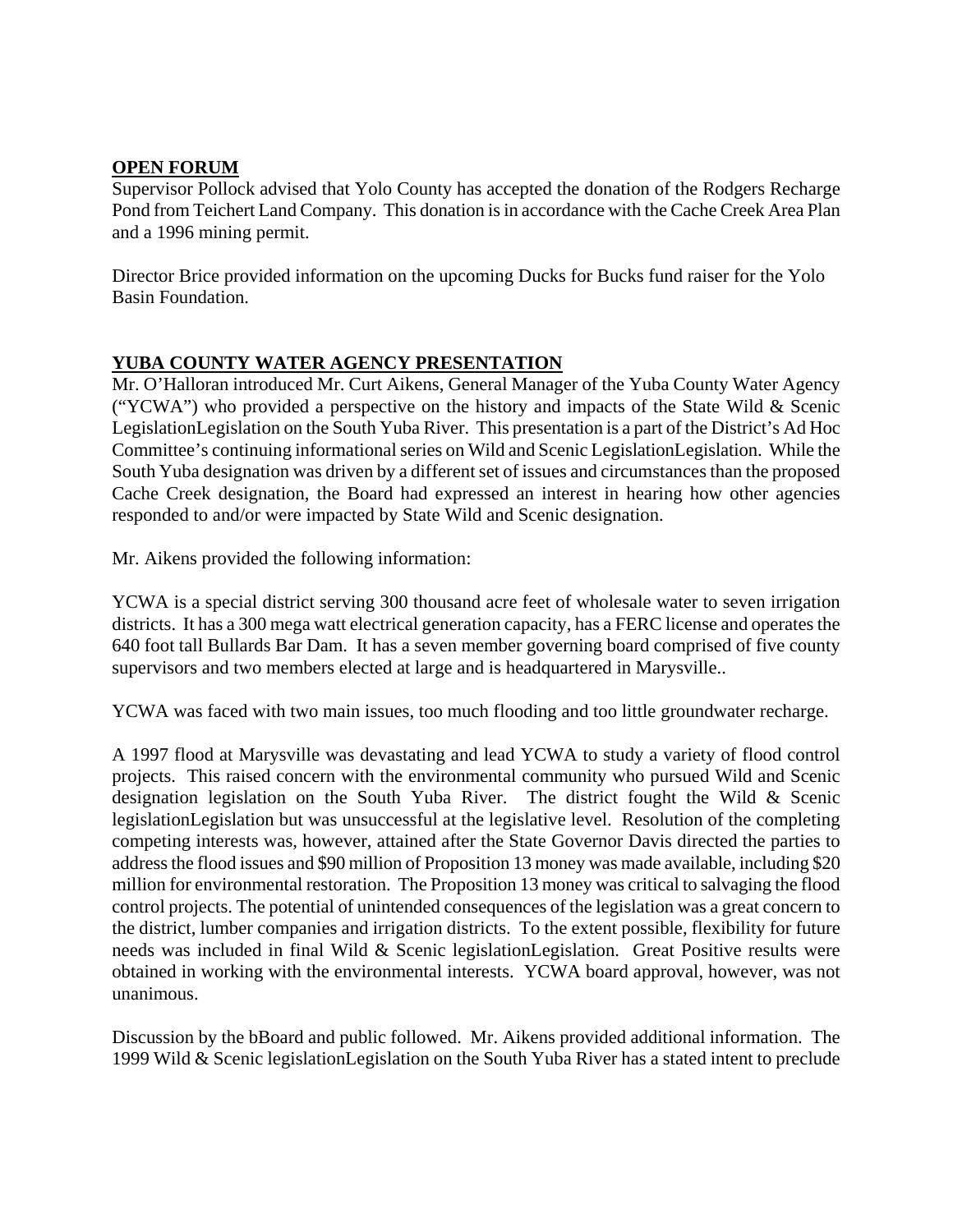parties from seeking a Federal Wild & Scenic designation. Mr. Aikens knows of no unintended consequences to date. Compromise between the various interests provided the best outcome but was only possible due to the Governor's intervention.

## **CACHE CREEK WILD & SCENIC**

Ad Hoc Subcommittee Members Brice and Rominger reported that the Subcommittee is gathering information and looking at response strategies. They expressed their intention to continue to talk with other groups that have an interest in the proposed legislation in order to understand their positions. They also reported that Assemblywoman Wolk is committed to introduce Wild & Scenic legislationLegislation for Cache Creek and that she wants the District's participation in the process.

Mr. O'Halloran summarized past discussions with various parties and fact finding actions regarding Wild & Scenic. Some issues of major concern are the potential for State Wild & Scenic designation to be changed to a Federal designation and the limited amount of time available to discuss the areas of concern that were raised at Assemblywoman Wolk's roundtable discussion in Woodland.

Mr. Brazil, Assemblywoman Wolk's Representative, advised that the last meeting with Assemblywoman Wolk was productive. He confirmed her intent to introduce Wild & Scenic Llegislation and her office's efforts to prepare a record of past Wild & Scenic legislationLegislation and its outcomes.

# **CLEAR LAKE HYDRILLA PROGRAM (CLH)**

The Finance Committee reported on its review of the CLH and recommended contributing \$20,000 to the California Department of Food and Agriculture ("Department") program. It also recommended staff to forward a letter of displeasure to the Department over its failure to process the fiscal year 2003/04 portion of this amount (50%), which has had a detrimental impact on the District's current fiscal year budget.

**M/S/C** approval as recommended.

### **DISTRICT INVESTMENT POLICY**

The Finance Committee reported on its review of proposed modifications to the District's Investment Policy. It recommended Board adoption of the revised policy with corrections to resolve a conflict in language in the document.

**M/S/C** approved as modified.

### **CACHE CREEK WILD & SCENIC**

Ad Hoc Subcommittee Members Brice and Rominger reported that the Subcommittee is gathering information and looking at strategies. They also reported that Assemblywoman Wolk is committed to introduce Wild & Scenic legislation for Cache Creek and that she wants the District's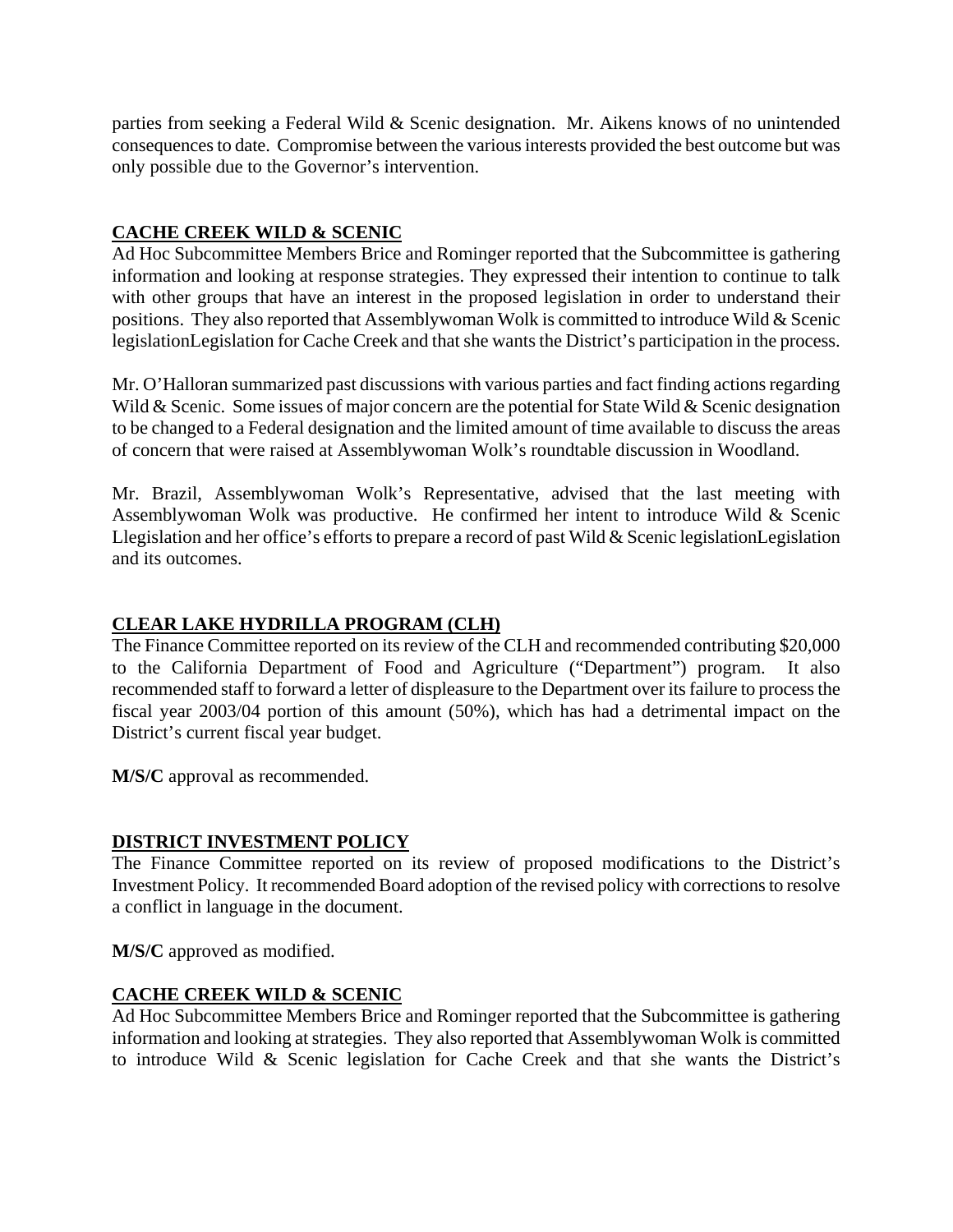participation in the process.

Mr. O'Halloran summarized past discussions and fact finding actions regarding Wild & Scenic.

Mr. Brazil, Assemblywoman Wolk's Representative, advised that the last meeting with Assemblywoman Wolk was productive. He confirmed her intent to introduce Wild & Scenic legislation and her office's efforts to prepare a record of past Wild & Scenic legislation and its outcomes.

### **CAPAY HILLS GOLF CLUB**

Mr. Horgan reported on the Capay Hills Golf Club Draft Environmental Impact Report (DEIR) which has been prepared by Yolo County. The period for comments on the document extends to October 25, 2004. District staff intends to request clarifications on District facilities and water availability, and a copy of the Drought Plan referenced in the report. Approximately 80% of golf course irrigation water needed is planned to be supplied by Cache Creek's surface water.

Mr. Horgan also discussed the water supply agreement between the District and the prior golf site landowner. He stated that the DEIR identifies this agreement as still being applicable and advised that modification to the agreement and arrangements for determining surface water usage on riparian and non-riparian land will be needed.

Board discussion followed with direction given for staff to include a request for inclusion of the Drought Plan within the body of the DEIR. Board Member concerns also included classifying golf usage as non-agricultural, the limited groundwater supply in the area of the golf site, the amount of riparian water allowed in the agreement and the allocation of surface water and use of groundwater during dry years.

### **INDIAN VALLEY RESERVOIR FACILITIES**

Mr. Lopez reported to the Board on the new procedure for the Federal Energy Regulatory Commission ("FERC") required independent dam safety inspection. The FERC process and new seismic fault information raised questions that require consultation with Woodward-Clyde, the consultant who prepared a prior independent dam inspection report for the District. Mr. Borcalli advised that he is working with Woodward-Clyde on this matter.

Mr. Scheuring asked whether the State Division of Safety of Dams inspections were duplications of those by FERC. Mr. Lopez stated that there is some, but not complete overlap between the agencies.

Mr. Lopez also reported on the status of the campground restroom septic system project. He advised that the current contractor has found tree roots plugging of some leach lines and will pursue repairs in accordance with Lake County standards. The contractor's approach to fixing the problem is a promising alternative to a system replacement under more stringent requirements.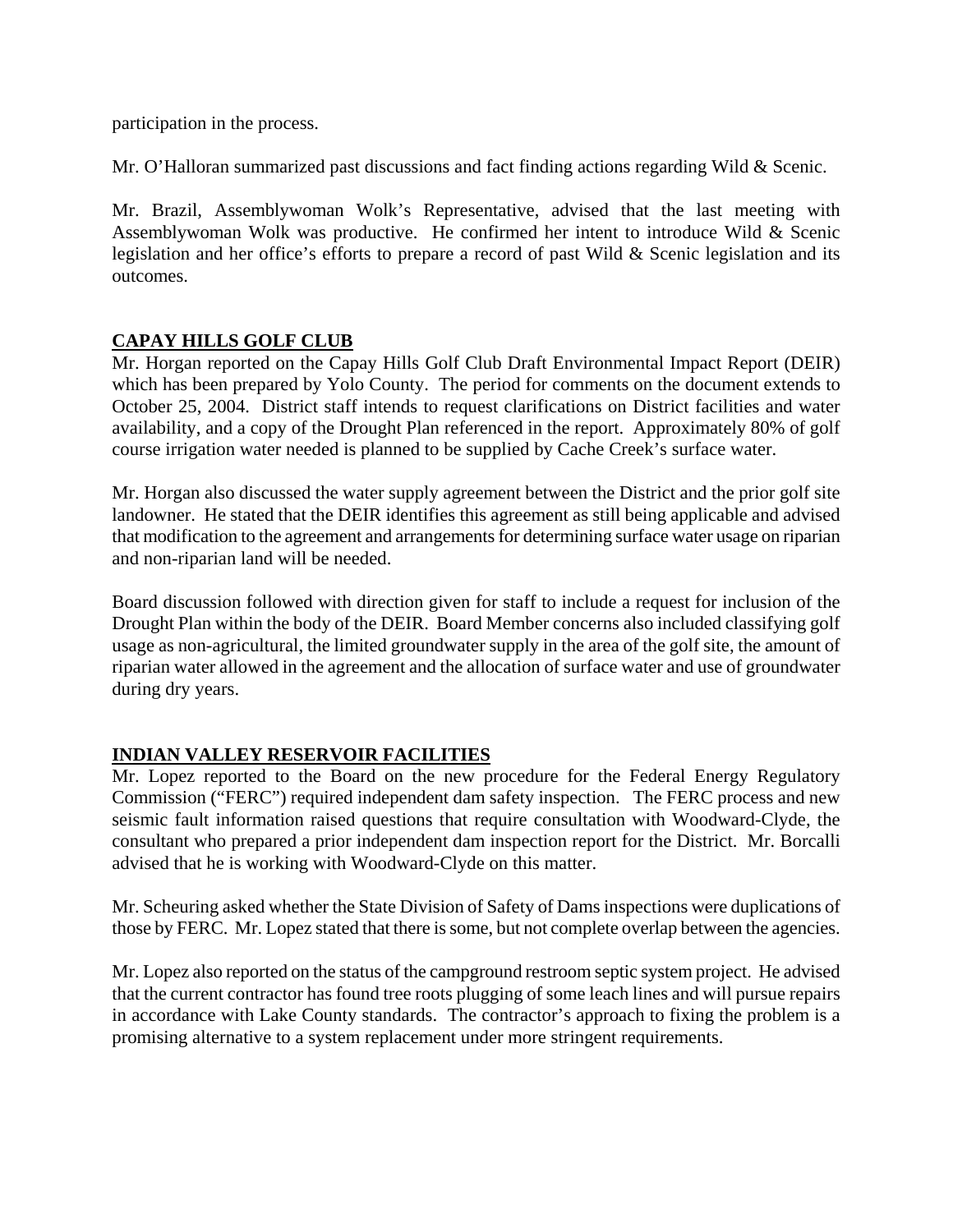# **OFF-SEASON MAINTENACE AND CONSTRUCTION PROGRAM**

Mr. O'Halloran reported on maintenance and construction activities planned for the coming offseason. These projects include:

- Winters Canal bank erosion repairs downstream of County Road 23.
- Cottonwood Canal head gate structure replacement, gate automation and downstream road crossing replacement.
- Yolo Central Canal culvert replacement at County Road 88.
- Chapman Reservoir outlet gate automation.
- Fredericks Flume check structure replacement with an automated drop leaf gate.
- Indian Valley potable water supply electrical service line replacement.
- Routine maintenance items.

Board and staff discussion accompanied the report. Director Scheuring stated that a contingency plan for breakouts along the Winters Canal is needed. Mr. O'Halloran advised that Wood Rodgers and the Cal Poly Irrigation tTraining and Research Center will provide engineering assistance on the projects. Mr. Lopez provided details on the Indian Valley electrical service replacement. Mr. O'Halloran provided a chart showing maintenance requirements on the Winters Canal. He stated that charts for the other canals are being prepared. Mr. Schneider raised a concern regarding the nature of the proposed improvements and questioned whether an environment impact evaluation would be needed. He indicated that the Chapman Reservoir outlet project was not routine maintenance.

# **DIRECTORS' REPORTS**

Director Scheuring reported that the Water Resources Association of Yolo County ("WRA") did not meet but that its Technical Committee had. Mr. O'Halloran reported that the Committee is pursuing development of WRA reorganization concepts. One alternative for the short term is to have a more active Technical Committee. Long-term options are still a work in progress. The WRA will discuss the reorganization at its October 18, 2004 meeting.

Director Vink reported that the Conaway JPA is currently not very active; current matters are being handled by the Yolo County Board of Supervisors.

Director Vink also reported on the Cache Creek Clean-up Day activity which received good participation.

# **GENERAL MANAGER'S REPORT**

Mr. O'Halloran reported on the following activities and projects of the District:

- The potential of District partnering with the Madison CSA on Madison area slough maintenance and the potential of the District obtaining a District-wide stream bed alteration permit.
- Agricultural water discharge monitoring program actions including: issuance of a letter regarding funding participation, water quality monitoring, and the occurrence of two toxic